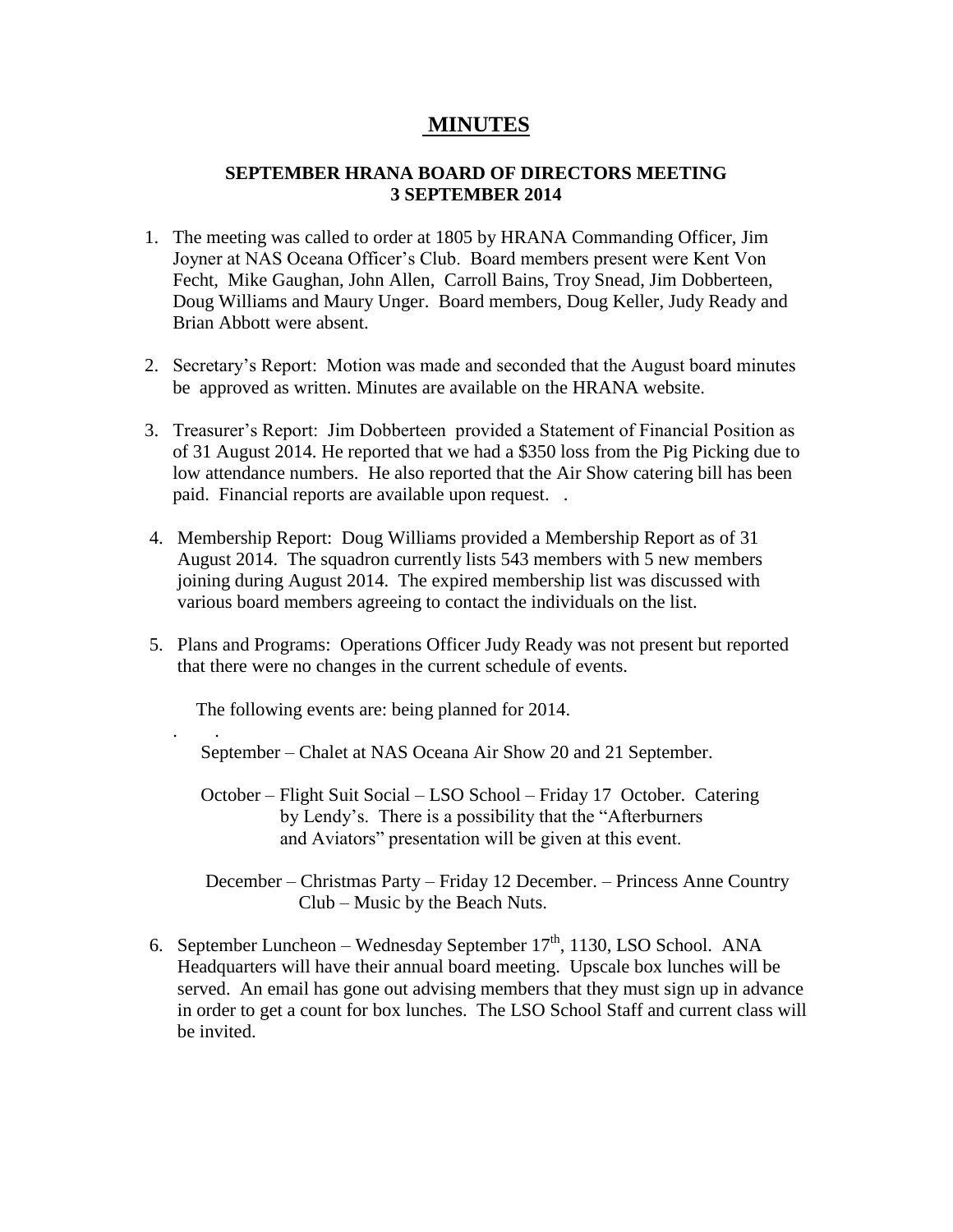- 7. PAO Report: Troy reported that he is not being notified of Patching Ceremonies. He also stated that there are several articles at headquarters waiting to be published in WINGS OF GOLD magazine.
- 8. Monument Report: Fred Metz provided the following status via email:

 The RADM Maughlin plaque and two statue (bronze) plaques are on hand and will be installed during the week of 8 September.

He is getting estimates for the pavers repair.

 There are nine statue lights and four ground lights in need of bulbs but the gaskets need to be replaced when the bulbs are installed. The gaskets are on order.

 He is working on a maintenance plan which has a contractor checking the monument with regards to caulking, etc.

 Fred suggested that the new donation wall be held up until the required funding is in place and that it should not be taken or borrowed from the maintenance fund. The board approved this suggestion by a unaminous vote.

 Carroll Bains added that the camera box is covered with salt and other crud on the seaward side and that it should be cleaned to prevent corrosion.

 Fred would like to relinquish responsibility for the monument. Do we have a volunteer?

9. Old Business:

NAS Oceana Air Show Chalet – FOX news reporter Molly Henneberg will be covering the Air Show on Saturday and may want to visit our chalet If so, the board agreed to present her and her husband (Active duty Marine Captain) with ANA coins. She will also be accompanied by her mother. Kent will provide a squadron roster for checking memberships entering the chalet. Recommend that those on the gate at the chalet have membership forms available for recruiting new members and reinstating those with expired memberships.

NAS Oceana Summer bus tours – Kent reminded the board that this was his final year as tour guide coordinator. Need a volunteer to step up.

HRANA Board of Directors Elections: This is the year that we are due for elections. Anyone interested in becoming a board member or assuming any committee position should notify Kent who will pass the name on to the CO and XO. Current board members are to review the squadron By-Laws as well as providing names of those who they feel might be interested in becoming a board member to XO John Allen by